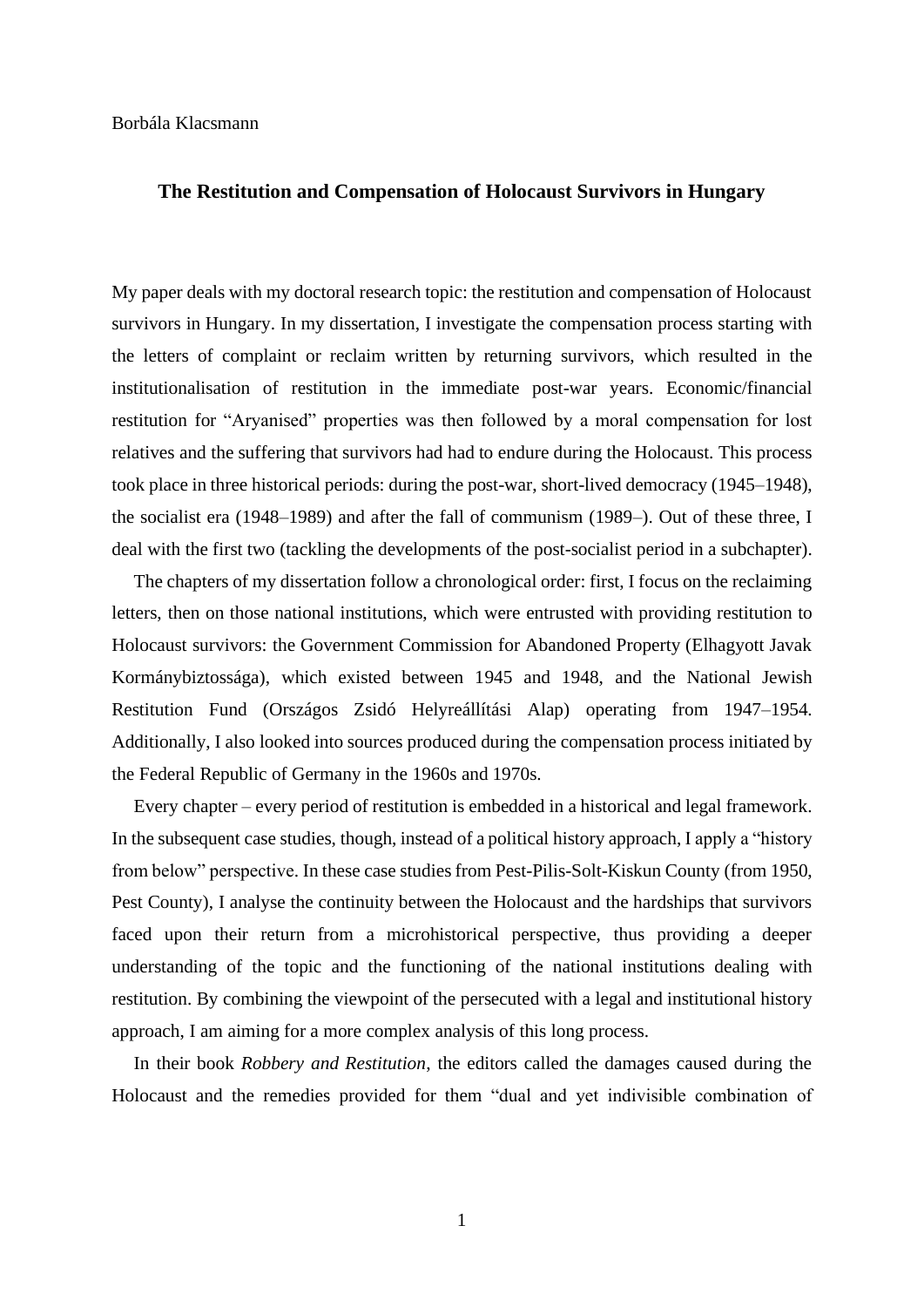topics". <sup>1</sup> Yet, very rarely are they connected even in monographs, articles dealing with the restitution. According to the suggestion of this volume's editors, I link the two in my dissertation: in each case study, I map and assess the damages that befell the survivors during the Holocaust, and I evaluate the restitution in accordance with it.

Even though confiscations and the wealth of Hungarian Jews have been researched extensively,<sup>2</sup> only a few scholars have addressed the topic of compensations and no thorough, systematic analysis has been written on it. Since in contemporary Hungarian society the compensation of Holocaust survivors is part of a public discourse and it remains a highly controversial topic, a well-documented summary is essential. My intention is to fill this gap through my doctoral research, especially by emphasising the perspective of the survivors, which has been neglected so far by Hungarian researchers dealing with the topic.

My main research questions are the following: after losing their properties, how and when did returning Jews try to obtain them and/or their inheritance? From which sources did they gain financial/economic background for re-establishing their lives? How did regulations concerning restitutions and compensations change after the war in the above indicated periods? When and from which sources did Holocaust survivors get compensations, and how did it influence their lives?

#### *Sources*

In order to write a highly complex analysis, I used a great variety of sources. I started my research at the Pest County Archives, where I went through the administrative documents of almost every municipality of Pest-Pilis-Solt-Kiskun County between 1938 (the date of the first anti-Jewish law) and 1948 (the conventional date of the beginning of socialism in Hungary), the sources of the local division of the Financial Directorate and the local representative of the Government Commission for Abandoned Property. Concerning the confiscations, the same archive holds a unique stock of the declaration forms of every Jewish family that lived in the county in 1944, which they were obliged to send to the Financial Directorate in April 1944, after the German occupation. These questionnaires, which constituted the basis of

<sup>1</sup> Constantin Goschler, Philipp Ther, "A History without Boundaries," in *Robbery and Restitution,* eds. Martin Dean, Constantin Goschler, Philip Ther (New York–Oxford: Berghahn, 2007), 3.

<sup>2</sup> See for instance: Gábor Kádár, Zoltán Vági, *Hullarablás. A magyar zsidók gazdasági megsemmisítése* [Robbing the Dead. The Economic Annihilation of Hungarian Jews] (Budapest: Hannah Arendt Egyesület – Jaffa Kiadó, 2005); Yehuda Don, László Varga, "Private Jewish Real Estate in Hungary in 1944, Before Deportation: Quantitative Evaluation," in *Küzdelem az igazságért: tanulmányok Randolph L. Braham 80. születésnapjára* [Fight for the Truth: Essays for Randolph L. Braham's 80<sup>th</sup> Birthday], eds. László Karsai, Judit Molnár (Budapest: Mazsihisz, 2002), 113–143.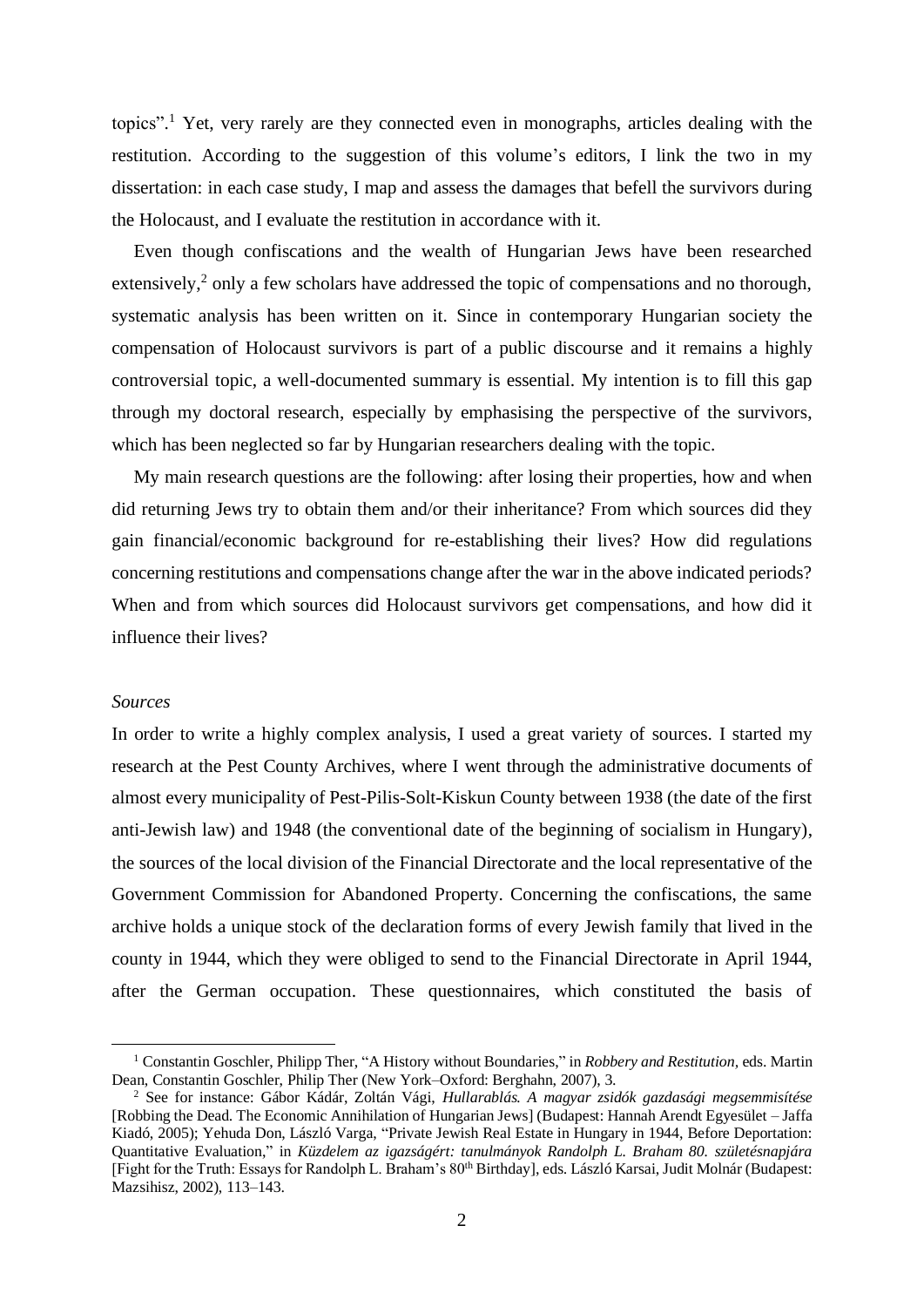confiscations, contain rich data on the economic circumstances and lifestyle of the county's Jews.

In the National Archives of Hungary, I researched the files of the central body of the Government Commission for Abandoned Property, where, due to a fire during the 1956 revolution, only a handful of documents remained. The sources of the National Jewish Restitution Fund: documentation of the legal processes concerning those real estates that the institution acquired during its existence, which constituted its main capital, can be found in the same archive. The documentation of compensations arriving from the Federal Republic of Germany in the 1960s and 1970s are also held in the National Archives. From among these sources, I selected and investigated the files of survivors from Pest County.

Additionally, I explored post-war sources written by Jewish organisations, which are held at the Hungarian Jewish Archives. These records include the documents of the local representation of Joint, the World Jewish Congress, as well as Hungarian Jewish organisations, such as the Israelite Denomination of Pest (Pesti Izraelita Hitközség), the National Bureau of Hungarian Israelites (Magyar Izraeliták Országos Irodája) and the National Jewish Aiding Committee (Országos Zsidó Segítő Bizottság). These sources provide an insight into how national Jewish organisations tried to push through their interests and how the negotiations with the Hungarian government took place. In order to gain a complete picture of the attitude of these Jewish organisations and to analyse their "official" position concerning restitutions, I also read through the issues of *Új Élet*, the biggest Jewish newspaper, between 1945 and 1956.

The cases of survivors from Pest-Pilis-Solt-Kiskun/Pest County will be complemented by testimonies and interviews in order to add an individual perspective. In 1945, the National Committee for Attending Deportees (Deportáltakat Gondozó Országos Bizottság, DEGOB) collected approximately 5.000 testimonies from homecoming survivors; many among them had lived in Pest County. The same is true to Hungarian survivors whose interviews are preserved at the USC Shoah Foundation's Visual History Archives. Additionally, some of the communities created local collections based on the testimonies of survivors, archival sources and the issues of contemporary local papers, etc.

The life stories reconstructed based on these collections contain information on both the preand post-war life of Holocaust survivors, shedding light on the impact of anti-Jewish laws, confiscations and other aspects of the persecutions, as well as the survivors' struggle to restart their life and the compensations they received. Therefore, the case studies provide an opportunity for a deeper, microhistorical analysis and allow for connecting the immediate impact of anti-Semitic persecution with its post-war consequences.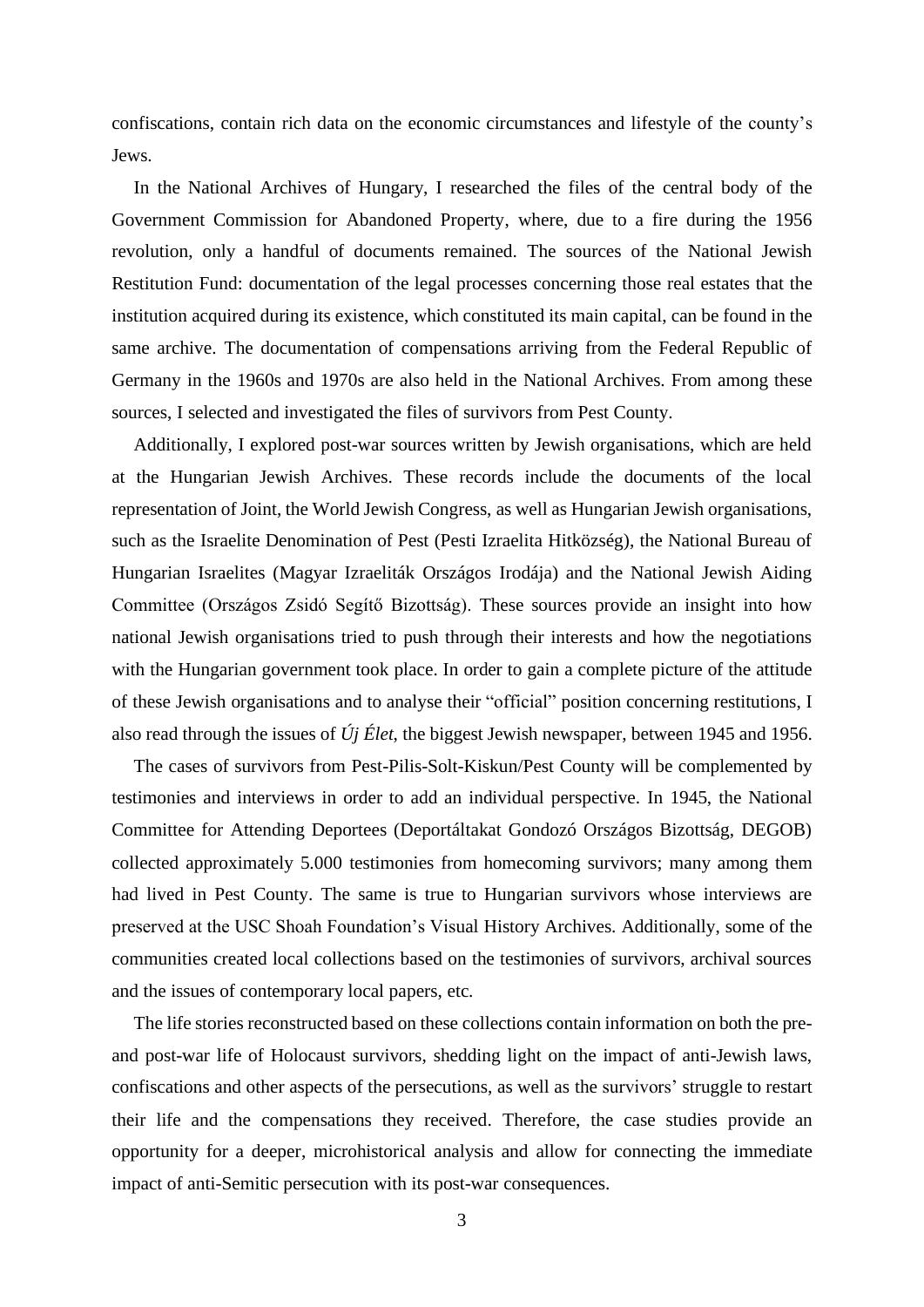## *Theoretical background*

Only recently has the attention of researchers turned towards the long-term impacts of the Holocaust on the lives of survivors and also the remedies that governments and international organisations offered them for all the harms suffered. Scholars have approached this topic mostly from historical, legal and psychological points of view, and have classified both the damages caused and the types of restitution and compensation differently.

My historical investigation will use the categorisation of Stephen J. Roth for the case of damages suffered by survivors.<sup>3</sup> He divided them into two main categories: material damage, such as the confiscation of real estates, business enterprises, agricultural estates, bank accounts, jewellery, art pieces; and damages to the person, such as the loss of life, health, liberty, profession, social security, and other rights violations.

The great variety of damages suffered by the Jews during the Holocaust, required complex solutions after the war; the initial restoration of rights and the restitution of "Aryanised" or looted properties were soon followed by compensations in the international scene in the 1950s. Reparation measures are classified usually according to their nature (economic/financial, symbolic etc.) or the type of damage they compensate. One typology is provided by Marilyn Henry, who differentiated between *indemnification*, i.e. compensation for specific personal losses (such as the one-time settlements and pensions distributed in Germany), *reparation*, describing money or materials for the damages inflicted by one nation on the other, and finally *restitution*, the return or recovery of identifiable assets.<sup>4</sup>

Theo van Boven compiled a more elaborate classification: he differentiates between five forms of reparations. According to his terminology, *restitution* is the restoration of the original situation; *compensation* may be given for economically assessable damage, while the survivors of persecution are often in need of *rehabilitation*, i.e. medical and psychological care, legal and social services. The last two items in his list usually happen in the long-term and their efficiency depends mostly on political will and the society: van Boven labels truth seeking, public apology and commemoration as *satisfaction*, by which he means the moral satisfaction of the survivors.

<sup>3</sup> Stephen Roth, "Indemnification of Hungarian Victims of Nazism," in *The Holocaust in Hungary. Fifty Years Later,* eds. Randolph L. Braham, Attila Pók (New York–Budapest: Columbia University Press, 1997), 733–757. <sup>4</sup> Marilyn Henry, "Fifty Years of Holocaust Compensation," *American Jewish Yearbook* 102 (2002): 3–8.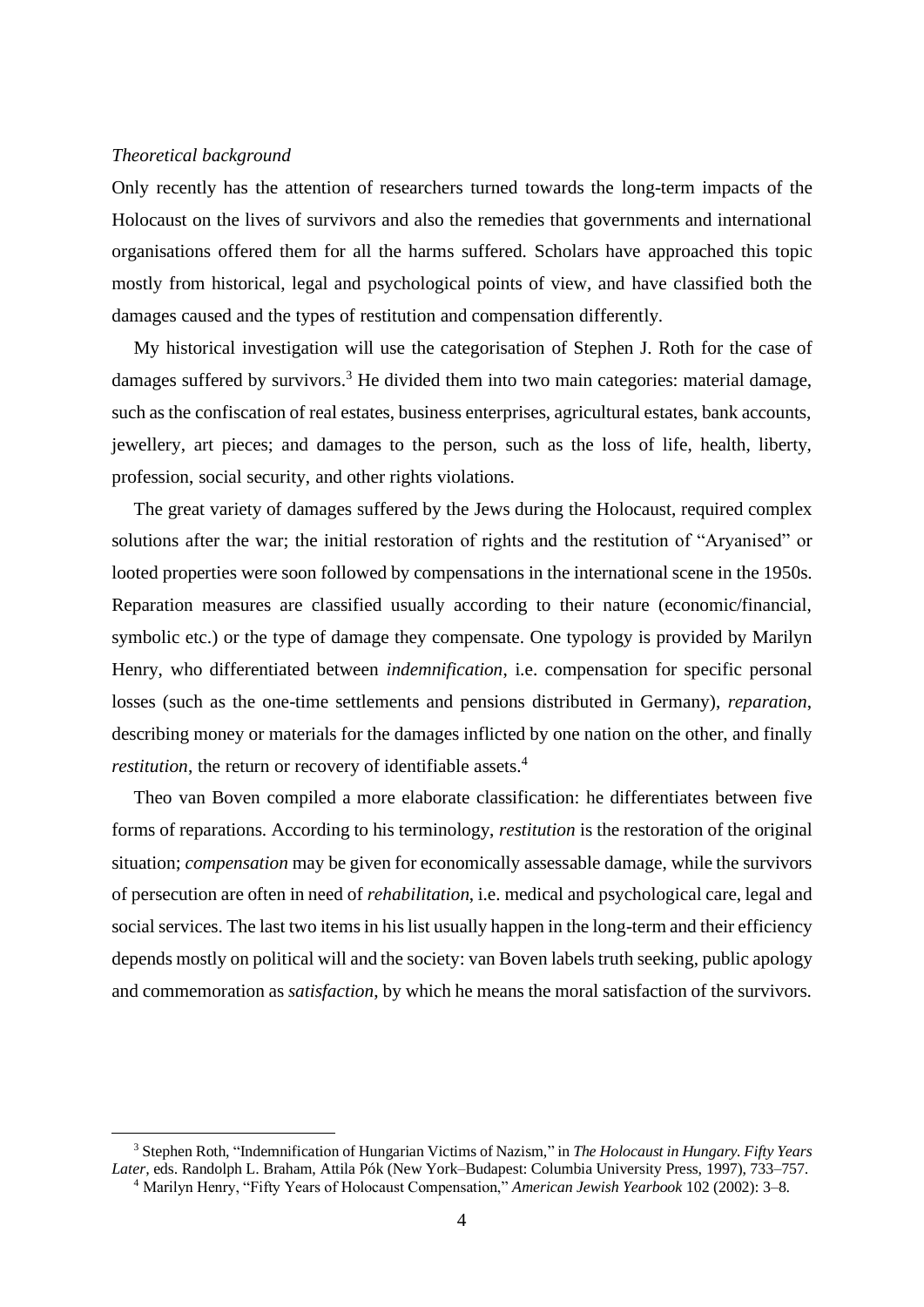Finally, *guarantees for non-repetition* are also necessary, such as institutional reform, the promotion of human rights and the contribution of law enforcement and social services.<sup>5</sup>

From this list it is evident that law plays a major role in restitution and compensation, and that these two processes, though separate, are nevertheless linked as both provide recompense for certain types of violations of human rights, the right to private property, human dignity, health etc. Even though in van Boven's words compensation is paid for "economically assessable damage," in Holocaust historiography this term is mostly used for contributions paid symbolically for immaterial harm.

In my dissertation I examine the legal background of the topic, but, as I focus on individual life stories and cases, my main analysis builds on Roth's and van Boven's classifications.

# *Methodology*

In my dissertation, case studies are structured in chronological order, following individual cases from the time of persecution through a certain phase of restitution and/or compensation. This microhistorical analysis is combined with an overview of the institutional and legal background: an introduction to the contemporary legal regulations, laws, as well as comprehensive information on the institutions handling recompense. Additionally, local contexts are added to each case study. The "history from below" perspective emphasises the continuity between the Holocaust and the hardships that survivors faced upon their return and adds individual voices to a narrative which so far has been told only from a political or legal history point of view.

This analysis may enlighten the following aspects: the immediate and long-term impact of the Holocaust on the lives of survivors, the damages they suffered, which of these were compensated for, how the survivors themselves perceived the persecution and the restitution and how those influenced their lives; the relations between Jews and non-Jews, how local actors interpreted and applied state regulations concerning the restitution, and so on.

In the course of analysis, I combined sources from various archival holdings in order to reconstruct each case as fully as possible. Sources from collections of institutions such as the Government Commission for Abandoned Property and the National Jewish Restitution Fund are thus linked to other types of sources, for instance those of the Financial Directorate and municipalities, testimonies, etc.; as a result, significant information could be ascertained, such

<sup>5</sup> Theo van Boven, "Victims' Rights to a Remedy and Reparation: The New UN Principles and Guidelines," in eds. Carla Ferstman, Mariana Goetz, Alan Stephens, *Reparations for Victims of Genocide, War Crimes and Crimes against Humanity* (Leiden–Boston: Brill, 2009), 19–40.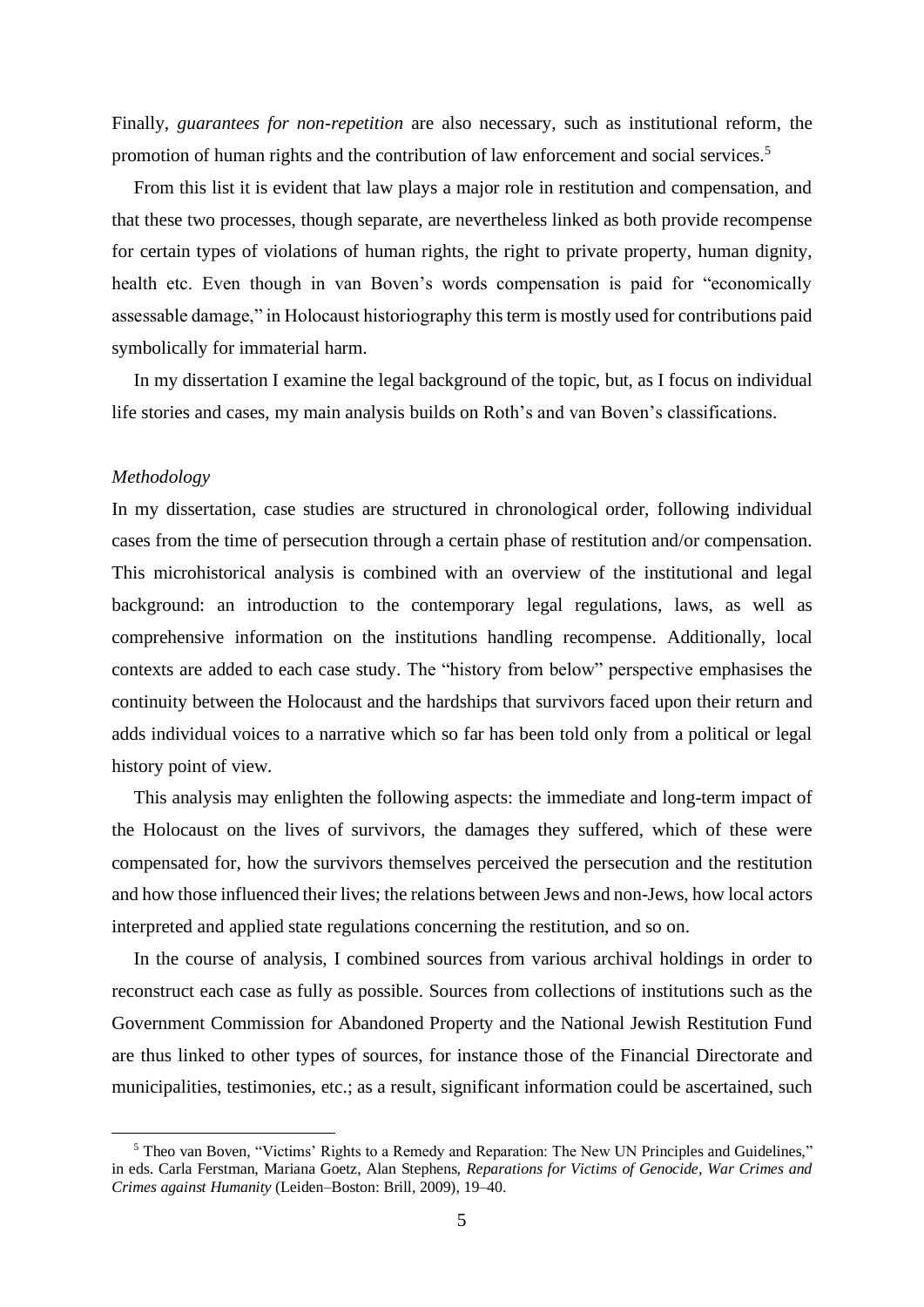as the social status of the survivors, how they survived the Holocaust, and their post-war circumstances. Through a microhistorical analysis the focus was shifted on individual actors, experiences and strategies.

The cases introduced in each chapter were selected based on a number of criteria: most importantly, that they have enough source material; and also, that they are unique in some sense. Such cases may shed light not only on a certain phase of restitution or compensation and the institution handling it, but they contribute to the understanding of the general processes too. The fabric of each step of restitution consists of "average" and "not-so-average" cases, after all, and the second always tell more about how a certain organisation functions and how the actors involved in a case act or react.

The main research chapters are embedded in a larger legal and historical context: the history of the Jewish community in Hungary after the war, the attitude of the government towards the restitution, the laws, decrees regulating it, as well as the responses of the Jewish community. Furthermore, I included three essential additions to contextualise the case studies. First, a short outlook on the developments in other Central European countries is presented, with particular attention given to Czechoslovakia and Poland. Second, I added a subchapter about restitution and compensation in Germany. These provide a possibility to compare similarities and differences in the processes of compensations. Lastly, the dissertation's last chapter presents an overview of regulations concerning compensations after the fall of communism in Hungary.

## *Historical background*

In 1941, approximately 800,000 Jews lived in the territory of Hungary.<sup>6</sup> This Jewish population remained relatively intact until 1944 – as the biggest surviving Jewish community in Europe at that time. However, they could not avoid various restrictions and atrocities which took place both before and during the war. The persecution of Hungarian Jewry started with anti-Jewish legislations, which gradually limited their possibilities in every area of life and which rendered them second class citizens. The first two anti-Jewish laws of 1938 and 1939 restricted the participation of Jews in intellectual, artistic and economic occupations, while the third one, passed in 1941, prohibited marriage between Jews and non-Jews.

<sup>6</sup> The territory of Hungary changed significantly from 1938: as a result of the two Vienna Awards (1938, 1940), arbitrated by Germany and Italy, Hungary reoccupied Upper Hungary (Felvidék, today part of Slovakia) and Northern Transylvania. In 1939, Hungarian troops occupied Carpatho-Ruthenia and in 1941 part of the former Southern regions. The above data applies to the country with the expanded territory.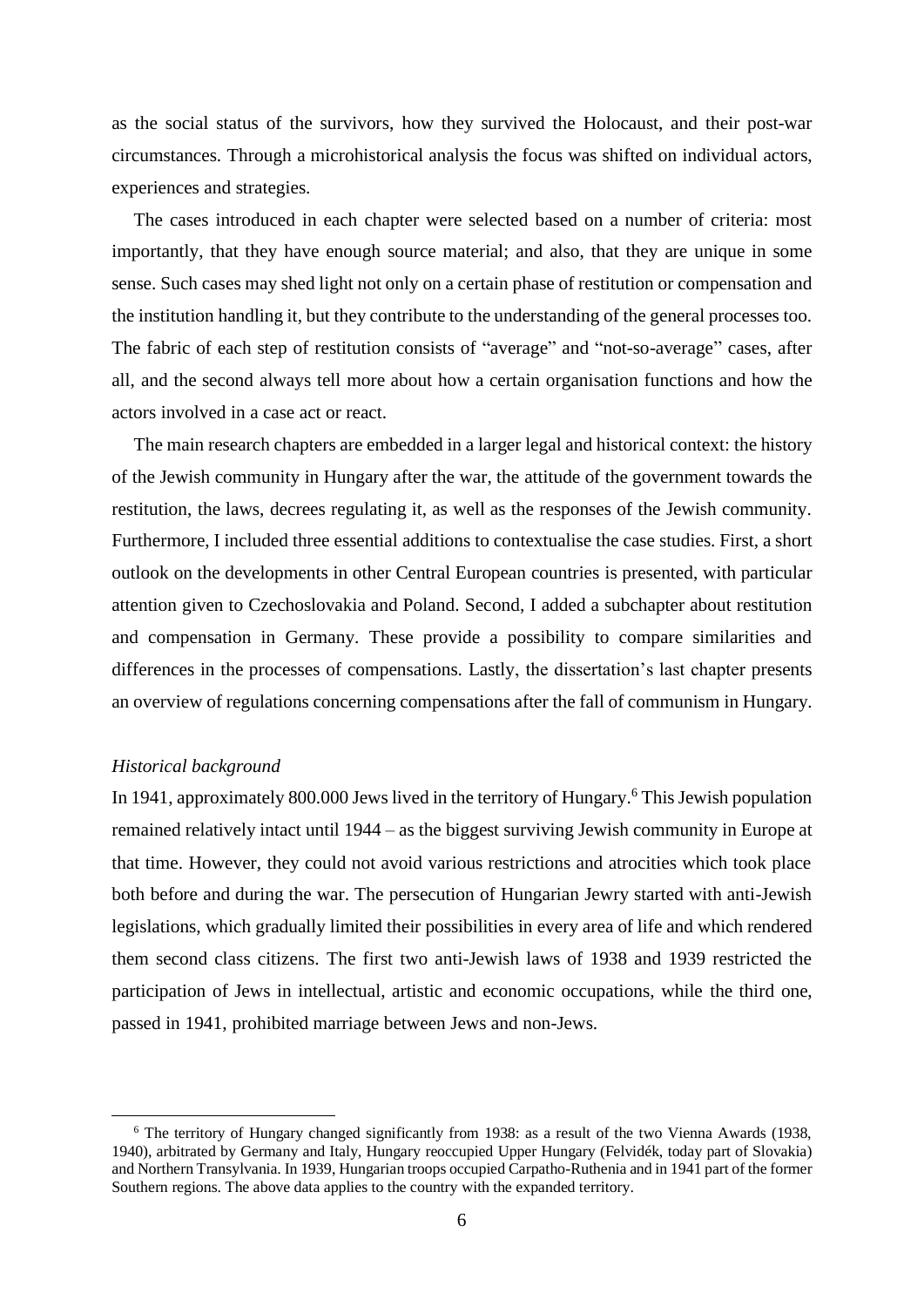The "Aryanisation" of Jewish property proceeded with the introduction of the fourth anti-Jewish law in 1942, which banned Jews from obtaining agricultural or forest estates – a regulation, which had been prepared also by the second anti-Jewish law. Finally, after the German occupation of Hungary on 19 March 1944, the newly appointed puppet government of Döme Sztójay<sup>7</sup> completed the confiscations, when in the course of the ghettoisation, Jews were allowed to bring only 50 kg of personal belongings to the ghettos. The rest of their properties was blocked and labelled as national wealth. The non-Jewish population (individuals, organisations and social institutions) was also involved in the confiscation process, as they could claim Jewish property and the government tolerated the looting of ghettos after the deportations. Within only four months Hungarian Jews were deprived of their freedom, human dignity, and ultimately also their lives: between 14 May and 20 July 1944, 437.000 Hungarian Jews were deported, mainly to Auschwitz-Birkenau.<sup>8</sup>

After the war, the Hungarian government faced an enormous, previously unknown social problem: the reintegration of destitute Holocaust survivors into society. The number of survivors is estimated at approximately 200.000.<sup>9</sup> The Holocaust had caused most of them to have lost properties as well as their families and friends, who could have provided an emotional, financial and social safety net, and they suffered a trauma that proved to be determining for the rest of their lives.

The first step towards the reintegration of survivors was the creation of an inclusive legal background making restitutions possible. The Provisional National Government annulled the previously mentioned anti-Jewish laws in January 1945. Two years later the Paris Peace Treaty, set up by the victorious Allied powers, prescribed for the Hungarian government that it must provide all Hungarian citizens with basic human rights regardless of their ethnic background, sex, language or religion. It also obliged the government to hand back properties confiscated after 1 September 1939 due to the owner's religion or origins.

 $7$  Döme Sztójay (1883–1946) was a Hungarian lieutenant-general and diplomat. He served as the Hungarian ambassador to Germany from 1935 until 1944. He was appointed as Prime Minister on 22 March 1944, which position he held until 29 August 1944.

<sup>&</sup>lt;sup>8</sup> The data of the 137 deporting trains that passed through Kassa (Košice) were registered by István Vrancsik, who served at the train station. The list contains the station of departure, the date of passing through Kassa and the number of deportees. Randolph L. Braham, *A népirtás politikája. A Holocaust Magyarországon* [The Politics of Genocide. The Holocaust in Hungary], vol. 2 (Budapest: Park, 2015), 1655–1657.

<sup>9</sup> See Tamás Stark, *Zsidóság a vészkorszakban és a felszabadulás után 1939–1955* [Jewry during the Shoah and after the Liberation 1939–1955] (Budapest: MTA Történettudományi Intézet, 1995), 76; János Botos, *A magyarországi zsidóság vagyonának sorsa 1938*–*1949* [The Fate of the Wealth of the Hungarian Jewry 1938– 1949] (Budapest: Magyar Napló, 2015)*,* 64.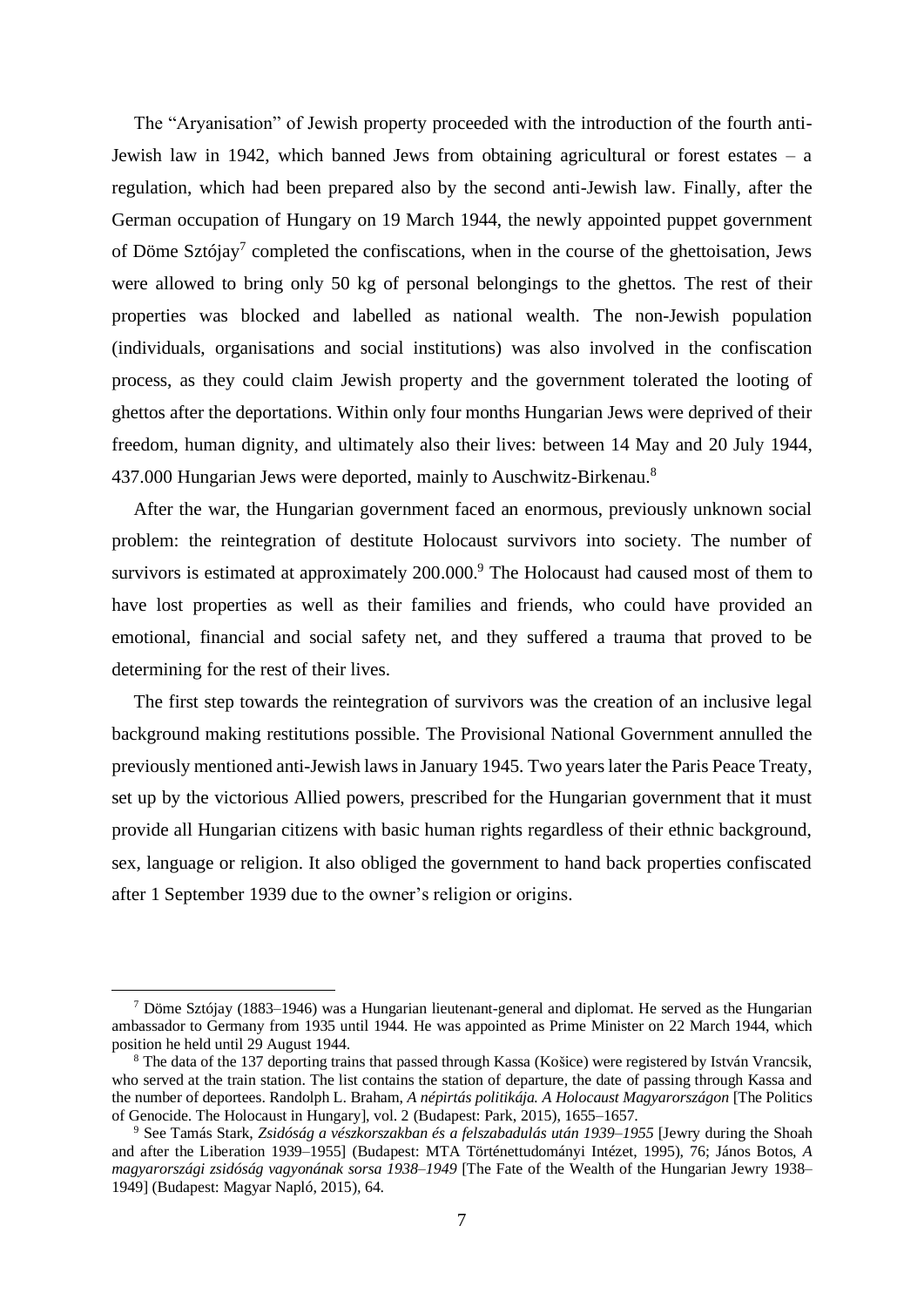First, the Hungarian government set up a major institution, whose task was the handling of "abandoned" or heirless property. The Government Commission for Abandoned Property, founded in 1945, was also assigned with the task of helping people who had lost their livelihood, bringing back the deported and providing survivors with partial restitution. However, during the three years of its existence, the institution did very little to actually fulfil these responsibilities. The Government Commission did not differentiate between the inheritance of Jewish and non-Jewish victims, and many Jewish survivors were not able to find their properties which had been stolen from their homes during lootings after ghettoisation and from the ghettos after deportations. Moreover, in the course of confiscations, the estates of the Jews had been redistributed to poor Hungarians.

As the re-established Jewish community directed heavy criticism towards the Government Commission, in 1947 its tasks were taken over by the National Jewish Restitution Fund, which functioned under the supervision of the government and the Jewish denominations until 1954. This organisation took care of the properties and heritage of heirless Holocaust victims, and through the acquired properties, it provided financial support to Jewish self-aid organisations. In January 1955, it was merged with the State Office for Church Affairs (Állami Egyházügyi Hivatal). At the same time, its operation was reduced to mere formality as the socialist state aimed to put its hand on the heirless property.

All in all, the restitution of Jewish property was downplayed by the governments for various reasons: first of all, "Aryanised" property had been redistributed to non-Jews, who now considered them their own, moreover, after the war and the robbery committed first by the Wehrmacht and then the Red Army, the economic circumstances of the Hungarian state did not allow an extensive financial aid operation; inflation grew to a historical peak. Political will for arranging restitutions was also lacking, as politicians were afraid that it would incite anti-Semitism.<sup>10</sup> Therefore, Hungarian Jews largely relied on international and self-aid organisations, such as the International Red Cross, the American Jewish Joint Distribution Committee and the Jewish World Congress. The Hungarian Jewish community also maintained a self-aid organisation, the National Jewish Aiding Committee (Országos Zsidó Segítő Bizottság), which was financed by the Joint.

During the years of socialism (1948–1989), restitution was also withheld, and there was no talk of compensations whatsoever. However, in the 1960s, in the framework of the  $BEG<sup>11</sup>$  and

<sup>10</sup> Botos, *The Fate of the Wealth*, 71.

<sup>&</sup>lt;sup>11</sup> *Bundesentschadigungsgesetz*: an act that unified a variety of earlier laws regulating restitutions in the FGR in 1953. This law allowed several Jewish victims who had suffered harm to their physical integrity, health and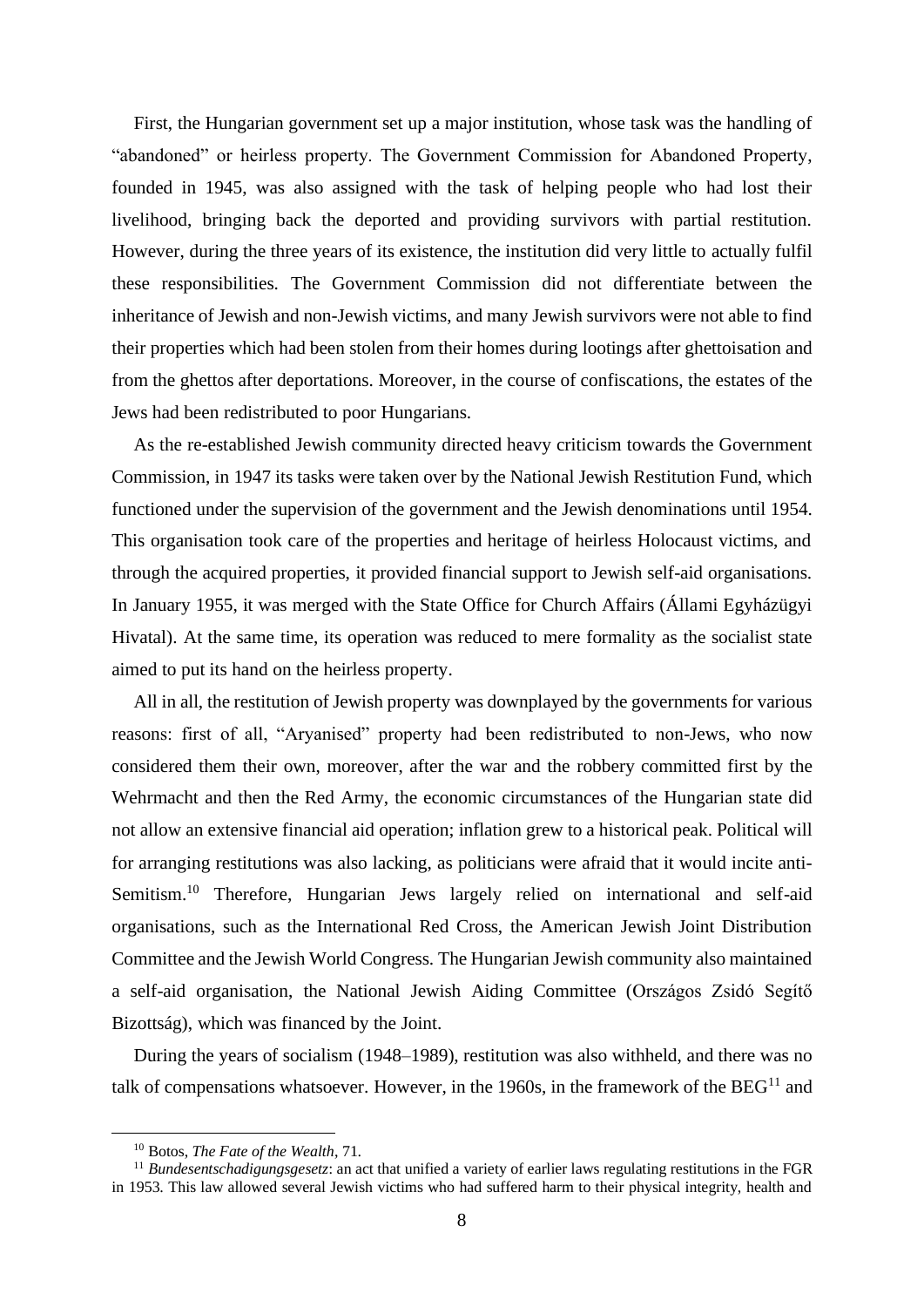BRÜG Acts,<sup>12</sup> the Federal Republic of Germany paid compensation to the victims of Nazi medical experiments in certain communist countries – including Hungary. This one-time payment from Germany was a symbolic act towards the survivors, who suffered permanent health damage. In the 1970s, thanks to an inter-governmental agreement, Hungarian survivors received 6.25 million German Marks, which were distributed to individual applicants by the National Organisation of the Hungarian Persecuted of the Nazis (Nácizmus Magyarországi Üldözötteinek Országos Érdekvédelmi Szervezete).

Finally, after the collapse of communism, when Hungary became a democratic country, the issue of compensations emerged again. However, the first law concerning Holocaust survivors was introduced only in 1997 with the creation of the Jewish Heritage of Hungary Public Endowment (Magyar Zsidó Örökség Közalapítvány), which is still active today. This foundation was – and still is – meant to distribute pensions and care for the survivors. Since its establishment, several modifications have taken place, influenced by the contemporary political climate.

## *Dissertation's structure*

- Methodology
	- o Sources
- Historiography
	- o International historiography
	- o Hungarian historiography
- Historical background
	- o The circumstances of the Jews after the war and during socialism
	- o Re-building Jewish life in Hungary
	- o The legal background of restitution and compensation in Hungary
	- o Jewish reactions to restitution
- The first attempts to reclaim Jewish property
- The Government Commission for Abandoned Property
- The National Jewish Restitution Fund

professional interests as a result of anti-Semitic persecutions, to receive annuities. In 1965, the circle of beneficiaries was widened; the deadline for submitting claims was set to 1969.

<sup>&</sup>lt;sup>12</sup> *Bundesrückerstattungsgesetz*: restitution law enacted in the FRG in 1957. It regulated the restitution of real estates and companies confiscated from the Jews. Heirless property was given to the Conference on Jewish Material Claims Against Germany (Claims Conference).